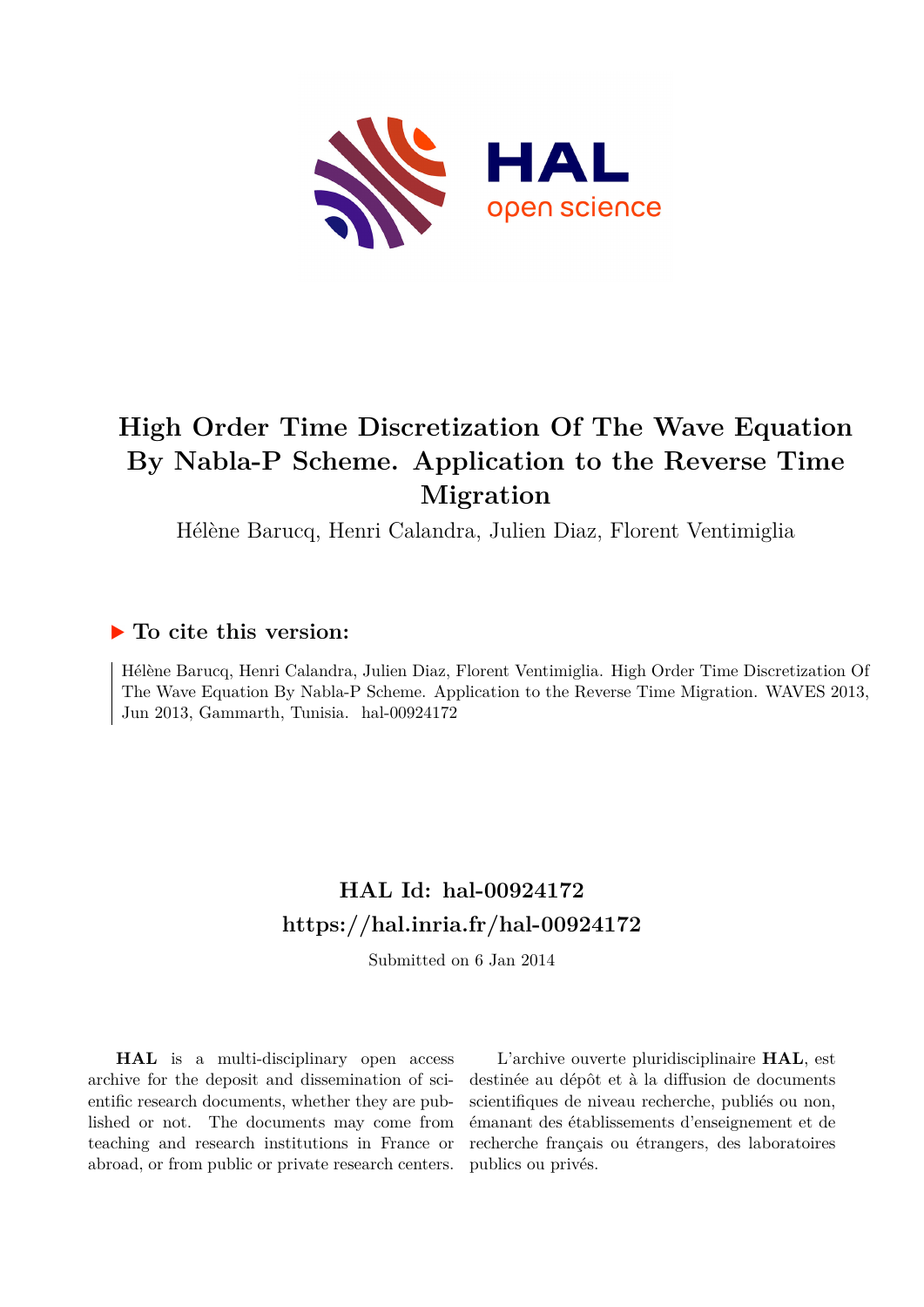## High Order Time Discretization Of The Wave Equation By Nabla-P Scheme. Application to the Reverse Time Migration.

H. Barucq<sup>1</sup>, H. Calandra<sup>2</sup>, J. Diaz<sup>1</sup> and F. Ventimiglia<sup>1,2</sup>

<sup>1</sup> EPI Magique 3D, INRIA Bordeaux Sud-Ouest, IPRA-LMA.

<sup>2</sup> TOTAL Exploration & Production.

<sup>1</sup>Email: {helene.barucq, julien.diaz, florent.ventimiglia}@inria.fr

<sup>2</sup>Email: henri.calandra@total.com

### Abstract

Reverse Time Migration (RTM) is one of the most widely used techniques for Seismic Imaging, but it induces very high computational cost since it is based on many successive solutions to the full wave equation. High-Order Discontinuous Galerkin Methods (DGM), coupled with High Performance Computing techniques, can be used to solve accurately this equation in complex geophysic media without increasing the computational burden. However, to fully exploit the high-order space discretization, it is necessary to use a high-order time discretization. In this work, we propose a new high order time scheme, the so-called Nabla-p scheme. This scheme does not increase the storage costs since it is a single step method and does not require the storage of auxiliary unknowns. Numerical results show that it requires less storage than the ADER scheme for a given accuracy and that it can be efficiently implemented in an RTM algorithm.

### Introduction

Geophysical exploration is undertaken on more and more complex media and we need advanced numerical methods to accurately image the subsurface. Indeed, Seismic Imaging algorithms, such as for instance Reverse Time Migration (RTM), generate high computational burden since they are iterative algorithms that require many successive solutions to the wave equation. To reduce these computational cost, we use High-Order Discontinuous Galerkin Methods, which are very accurate even with coarse meshes and can be combined with explicit time schemes. However, to take fully advantage of high-order space discretization, it is necessary to combine DGM with high order time discretization. This can be achieved by using DG-ADER methods [4], which are an extension of the Modified Equation Technique. They are single step methods, i.e., they only require to store the solution at the previous time step. Nevertheless, even when using advanced methods like DG-ADER schemes, we still have to store a huge number of unknowns. We then propose a new single step method, called Nabla-p schemes, which can be seen as an alternative to DG-ADER schemes. The original idea consists in inverting the discretization order, which introduce high order operators in space which require an appropriate space discretization. Fortunately, DG method are well adapted to deal with high order operators. This has already been succesfully applied to the second order formulation of the acoustic wave equation and we focus here on the first order formulation of acoustic and elastodynamic wave equation. Numerical results show that the additional cost induced by the computation of the high order operator is counterbalanced by the accuracy of the method. Indeed, for a given accuracy, it allows for much coarser meshes than ADER, which considerably reduces the storage and the computational time.

#### 1 Discretization of the wave equation

To simplify the presentation, we focus on the acoustic wave equation but the method can be applied to the elastodynamic wave equation too. We consider the following system in a bounded domain  $\Omega \subset \mathbf{R}^n$ ,  $n = 1, 2, 3$ :

$$
\begin{cases}\n\rho(\mathbf{x})\frac{\partial \mathbf{v}(\mathbf{x},t)}{\partial t} + \nabla p(\mathbf{x},t) = 0 \text{ in } \Omega \times [0,T] \\
\frac{1}{\mu(\mathbf{x})}\frac{\partial p(\mathbf{x},t)}{\partial t} + \nabla \cdot (\mathbf{v}(\mathbf{x},t)) = 0 \text{ in } \Omega \times [0,T]\n\end{cases}
$$
\n(1)

where  $\rho$  and  $\mu$  are respectively the density and the compressibility modulus of  $\Omega$ , *p* is the scalar pressure and **v** the velocity vector. For the sake of simplicity, we omit the source function, the initial and the boundary conditions. By applying a DGM, we obtain the semi-discretized schemes:

$$
\begin{cases}\n\frac{dV}{dt} + \mathcal{M}_v^{-1} K_p P = \frac{dV}{dt} - \mathcal{A}_p P = 0 \\
\frac{dP}{dt} + \mathcal{M}_p^{-1} K_v V = \frac{dP}{dt} - \mathcal{A}_v V = 0\n\end{cases}
$$
\n(2)

where the mass matrices  $\mathcal{M}_v$ ,  $\mathcal{M}_p$  are easily invertible since they are diagonal and the stiffness matrices  $K_v$ ,  $K_v$  are sparse. One of the most efficient way to discretize this system is to use ADER Method [4].